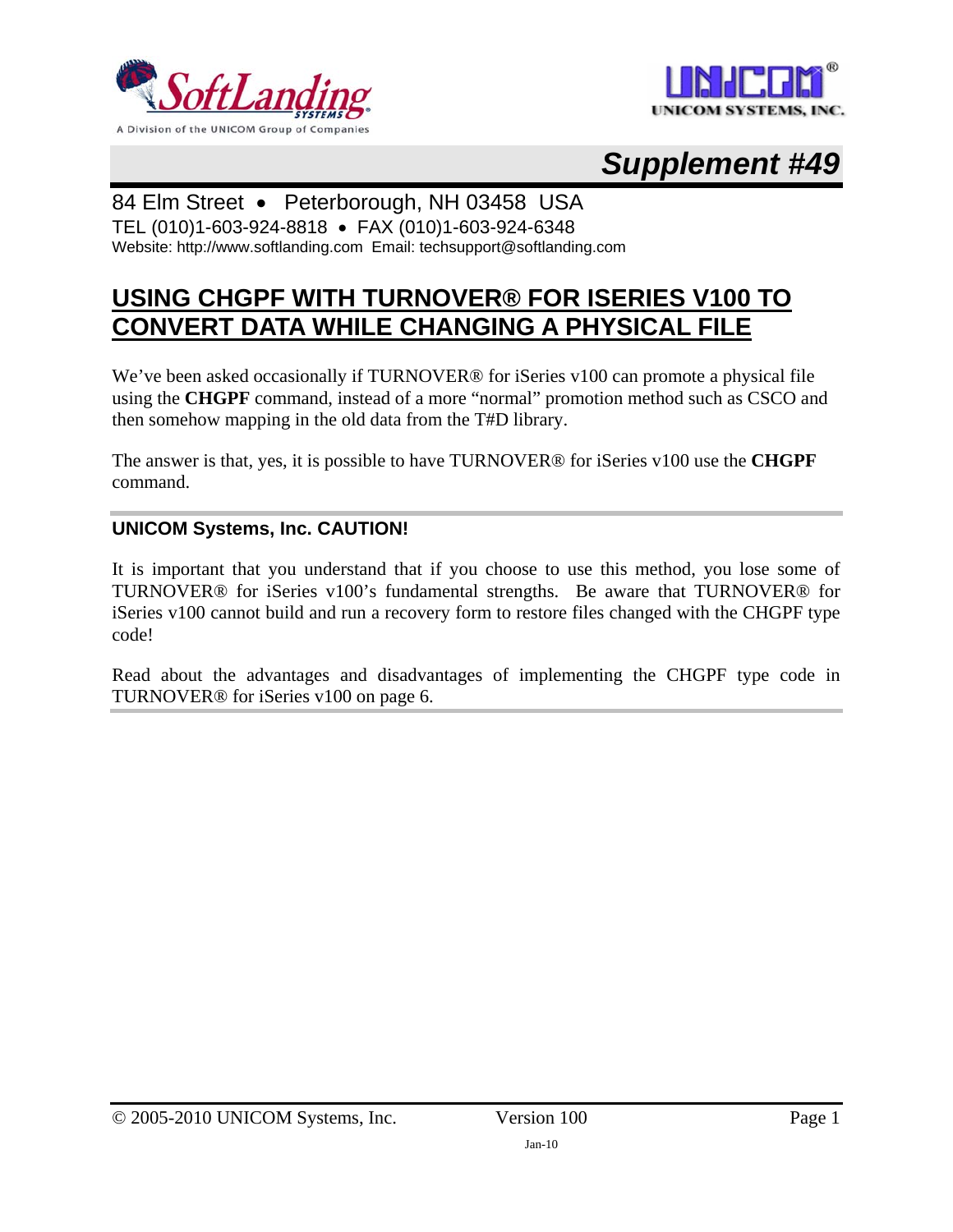### **WHAT IS THE CHGPF COMMAND?**

Several releases ago, IBM added some functionality to the **Change Physical File** (**CHGPF**) command that permits a simple data conversion. **CHGPF** can be useful if you are just adding a new field to the end of a file because the OS does some low-level processing to preserve the existing logical file access paths, which makes it all happen faster.

The enhanced **CHGPF** command merges these previously separate steps into one:

- 1. Create the new physical file from the source code indicated in the **CHGPF** command.
- 2. Rebuild all logical files that are attached to the new physical file *providing they share the same record format as the physical file*.
- 3. Copy the data from the old physical file into the new physical file, using the **CPYF** command with a **\*MAP \*DROP** option.
- 4. Delete the old physical file and its logicals.
- 5. Move the new physical file and its logicals back into place.

## **LIMITATIONS FOR USING CHGPF**

There are several scenarios where **CHGPF** either doesn't work well, or doesn't work at all:

- **CHGPF** only does a **\*MAP \*DROP**, so if you need conversion logic to change the fields (such as computing the century of a MMDDYY date), you can't use **CHGPF**.
- **CHGPF** simply rebuilds the existing access paths as they are. If you wanted them to pick up the new field, you would have to handle that in a more "normal" fashion.
- If your logical files don't actually define the individual fields and instead simply pull in the record of the physical file, then it would appear rather confusing. Someone looking at the actual logical file would wonder why it is not really showing all the fields in the physical file.
- You must have the source code available on the machine during the conversion (this might be a problem on remote or production boxes).
- The physical file object has to be in place. This may be a problem if you have the **CHGPF** command on a form that is running up to a QA level, and the physical file does not exist there. (UNICOM Systems, Inc. recommends keeping a full complement of physical and logical files at the QA level, even if they contain a subset of records.)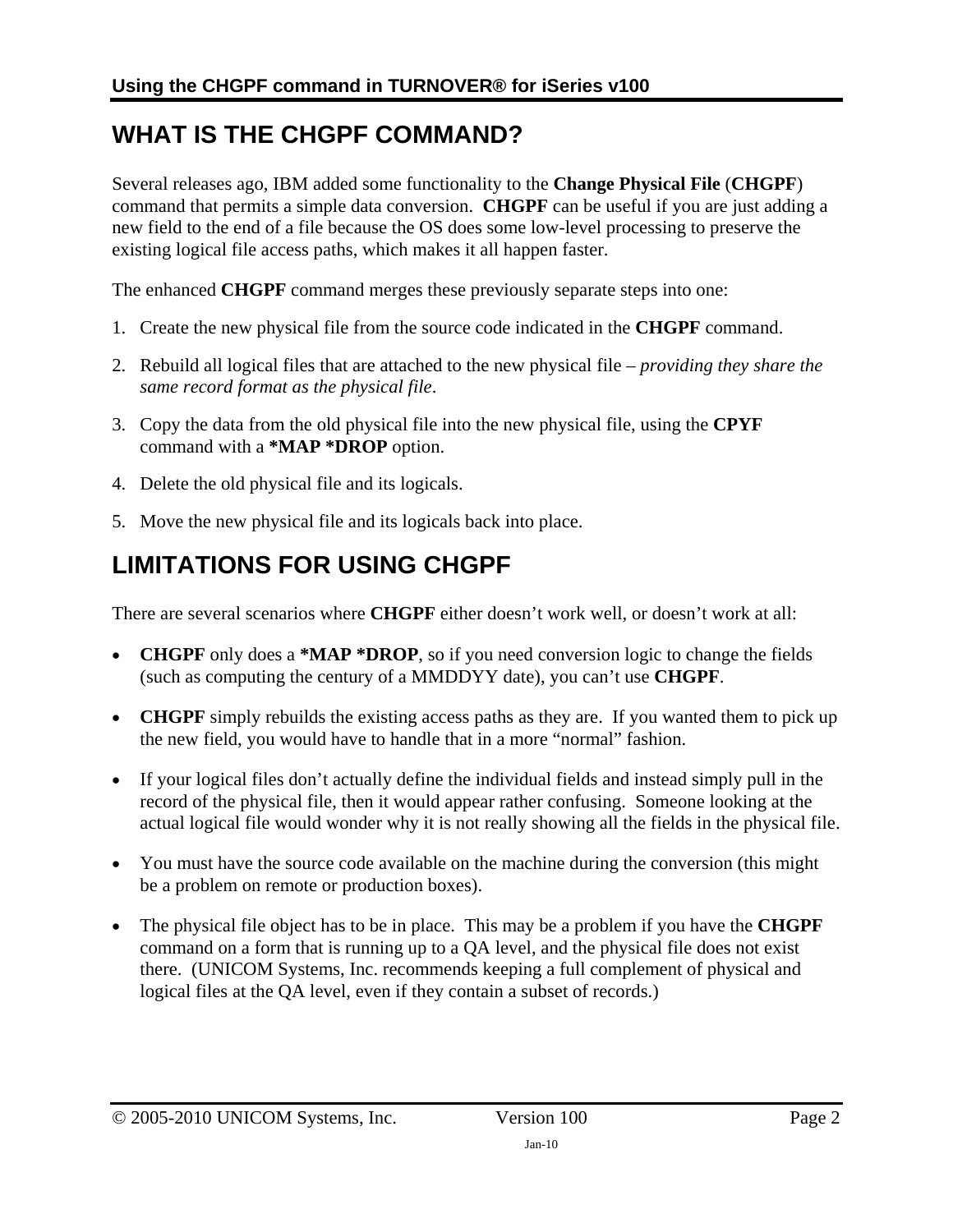### **HOW TO SET IT UP IN TURNOVER® FOR ISERIES V100**

For the CHGPF technique to work, we need to tell TURNOVER® for iSeries v100 to do some special, out-of-the-ordinary processing as it promotes these types of objects. To accomplish this, we've created a new Change Management Scheme called **TCHGPF**. For more information about CM Schemes, the TURNOVER® for iSeries v100 Supplement entitled *Managing User-Defined Object Types* (**#59**).

### **Restore the TCHGPF change management scheme**

This scheme is not initially configured in TURNOVER® for iSeries v100, so please follow these steps to configure it:

- 1. Locate the TCHGPF save file in library SOFTTURN (substitute in your product library name if different). If you cannot find this save file, you are probably running on an older release of TURNOVER® for iSeries v100 that did not have this scheme installed. The **TCHGPF** scheme and its method program are available for download from the SoftLanding Support Website - [https://support.softlanding.com.](https://support.softlanding.com/) Please contact Technical Support for further information.
- 2. From a TURNOVER® for iSeries v100 command, prompt the **TWRKCMSCH** command.
- 3. Press **F8**: Restore. Fill out the parms as follows, substituting library SOFTTURN with your TURNOVER® for iSeries v100 product library if necessary:
	- a. If you found the save file already on your machine:

```
SAVF(SOFTTURN/TCHGPF) TOSCHEME(*SAVSCHEME) REPLACE(*NO) 
RSTPGMS(*NO) RSTRSRCLIB(*NO)
```
b. If you downloaded the save file from our support site:

**SAVF(SOFTTURN/TCHGPF) TOSCHEME(\*SAVSCHEME) REPLACE(\*NO) RSTPGMS(\*YES) PGMLIB(\*SCHEME) RSTRSRCLIB(\*YES) RSRCLIB(\*SAVLIB).**

4. If your product library is not SOFTTURN, then you must change where the scheme should look for the programs that run any methods pointing to \*DEFAULT. Select TCHGPF with option **2** and complete the parameters as follows:

DFTPGM(*yourlib*/\*TURNOVER)

where *yourlib* represents the name of your product library.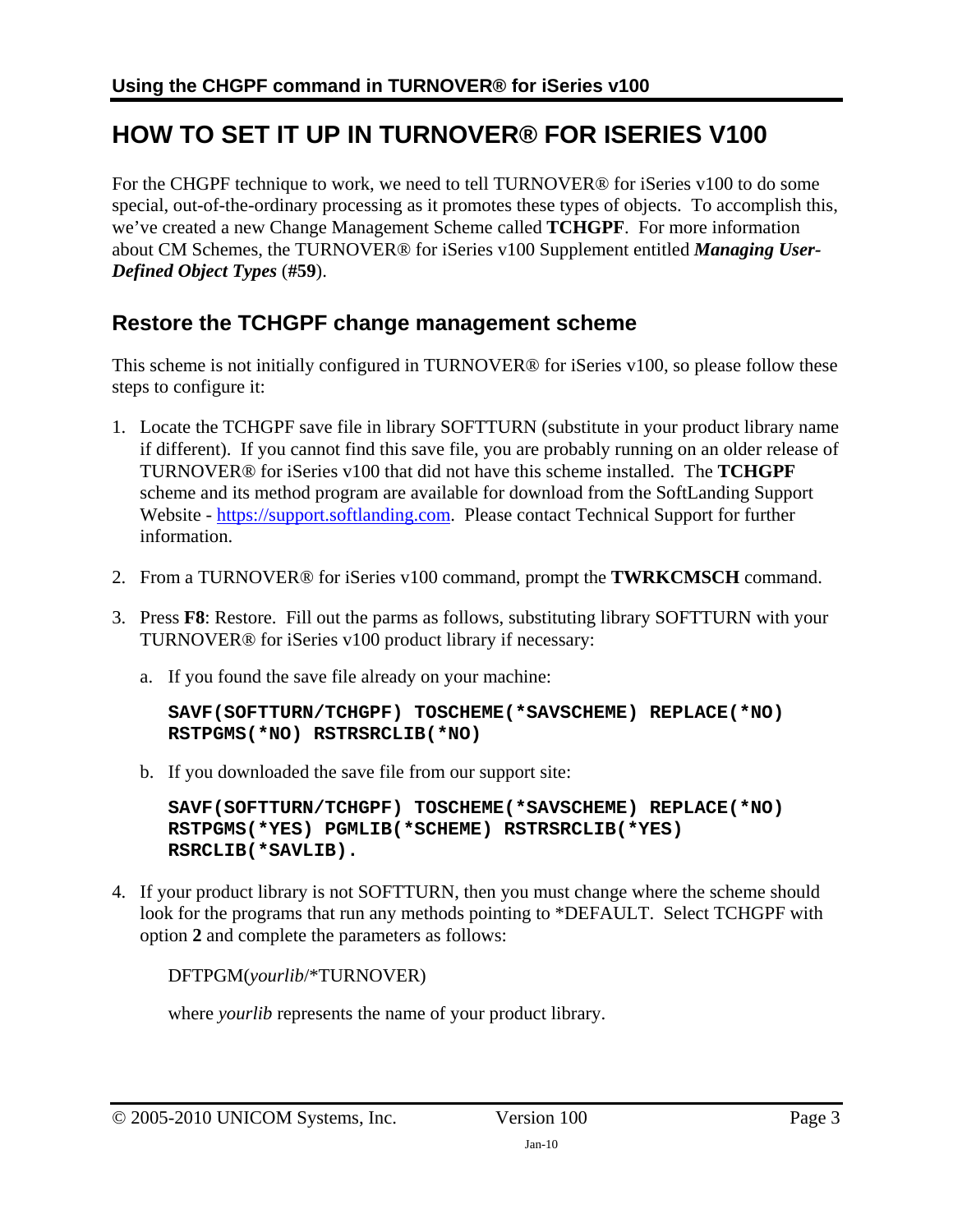#### **Create a new type code**

Now we need to create a new type code to tell TURNOVER® for iSeries v100 how to handle the unique requirements. Do the following:

- 1. Copy the physical file type code to create a new CHGPF type code.
- 2. Edit the lines as shown here:

| 2/25/03<br>10:32:53                                                                                                                                                                                                                                                                                                                                                                              | TurnOver Change a Type Code                                                                                                                                                                                                                                                                                                    | YOUR COMPANY, INC.<br><b>YOURSYS</b>                                           |
|--------------------------------------------------------------------------------------------------------------------------------------------------------------------------------------------------------------------------------------------------------------------------------------------------------------------------------------------------------------------------------------------------|--------------------------------------------------------------------------------------------------------------------------------------------------------------------------------------------------------------------------------------------------------------------------------------------------------------------------------|--------------------------------------------------------------------------------|
| Type $code$ CHGPF<br>Description Promote file with CHGPF Attribute TCHGPF<br>Object type *FILE<br>Sequence $\ldots$ $\ldots$ 410<br>Create command CHGPF FILE("&LI"/"&OB") SRCFILE("&SL"/"&SF") SRCMBR("&SM")<br>SIZE ( *NOMAX )                                                                                                                                                                 | CM scheme                                                                                                                                                                                                                                                                                                                      | $\ldots$ . TCHGPF<br>Source file name QDDSSRC<br>Data object Y COPR            |
| "&OB" = Object name<br>"&LI" = Library name<br>"&TY" = Type code<br>"&SM" = Source member name<br>"&SF" = Source file name<br>"&SL" = Source library name<br>"&U0" = Generation options<br>"&U2" = ILE Debugging View<br>"&U4" = PMTFILE Message File<br>"&U6" = ILE Compiler Options<br>"&U8" = LF Parent, Lib, Members<br>F3=Exit F4=Prompt/select F7=Applications F12=Cancel F22=Long command | "&TO" = Test object name<br>"&TL" = Test object library name<br>"&TR" = Target release<br>" $\&$ FM" = From source member name<br>" $F_F$ " = From source file name<br>"&FL" = From source library name<br>"&U3" = ILE Optimization Level<br>"&U5" = Sort Sequence<br>"&U7" = Activation Group<br>"&U9" = ILE Compiler Options | "&RF" = Reference $%$ "&X0"-"&X9" = Exit<br>"&Ul" = Product library (commands) |

- 3. Move your cursor to the *CM Scheme* field, prompt with **F4**, and select "TCHGPF."
- 4. *Description*: "Promote file with CHGPF"
- 5. *Attribute*: "TCHGPF"
- 6. *Data object* and method: "Y COPR"
- 7. *Create command*: **CHGPF FILE("&LI"/"&OB") SRCFILE("&SL"/"&SF") SRCMBR("&SM")**
- 8. Press **F7** and push this type code into all levels of all desired applications.
- 9. Exit and save the new type code.
- 10. If you will distribute TURNOVER® for iSeries v100 forms containing this new type code to remote TURNOVER® for iSeries v100 machines, you must repeat this process on each of those remote machines.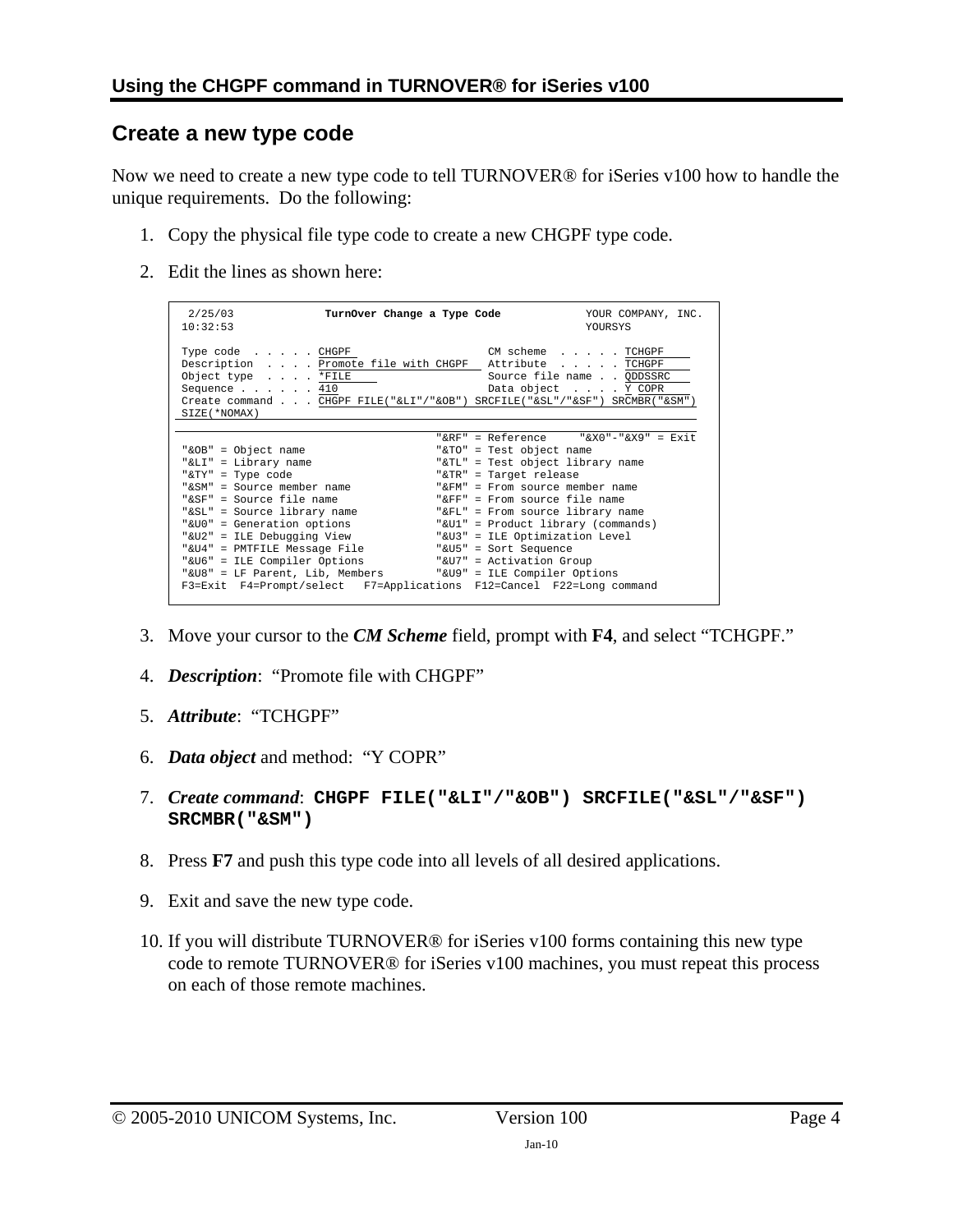### **Change and promote the physical file**

Follow these steps to build a form that will promote your file:

- 1. Add the physical file to the worklist, specifying the CHGPF type code.
- 2. Check out the object.
- 3. Edit the source code.

Note: Worklist option 36 defaults to the CHGPF command, which is not what you want here at development. You can use the standard **CRTPF** command on your command line, or create a two-position worklist short cut to create and unit test the new file.

- 4. Build the form at the next level.
- 5. Edit the form.
- 6. TURNOVER® for iSeries v100 is set up to automatically add to the form any recompileonly objects it finds in the cross-reference. This is fine for programs, but it's probably not what you want for logical files in this case, because the **CHGPF** command handles this step already. Delete the logical file(s) TURNOVER® for iSeries v100 added automatically from the form.
- *7.* Exit and save the form. *Remember to change the "Check cross-reference" line to "No"!!* Otherwise, TURNOVER® for iSeries v100 will re-add all of the items that you just deleted.
- 8. Run the form.

#### **Important Notes**

- By definition, the IBM **CHGPF** command is not replacing the original object, so you lose the TURNOVER® for iSeries v100 advantage of archiving (and recovering) the original file and its data. To help protect you, however, the new **TCHGPF** CM Scheme does duplicate the existing file, with its data, into the T-Form #-D library.
- Normal source archiving also occurs, IF that option is configured for your application.
- 9. If you have additional levels above this one, you can simply copy the form. TURNOVER® for iSeries v100 will NOT re-add the logicals from the cross-reference UNLESS you open the form in edit mode and then forget to turn off the "check crossreference" switch on the way out.